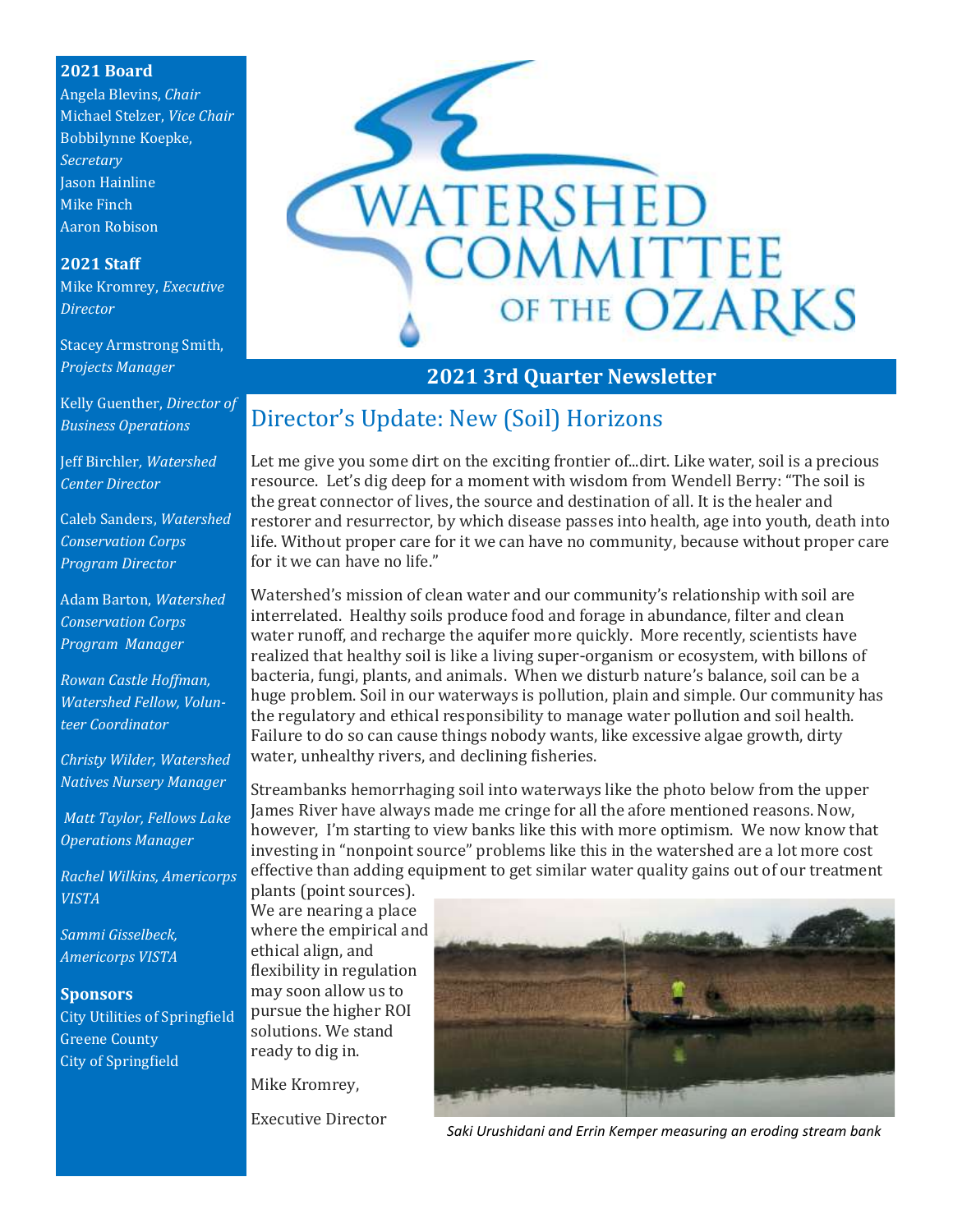

# Field Trips at the Watershed Center

#### **Greener Greenspaces**

The collaborative program with Springfield Public Schools (SPS) known as Greener Greenspaces returned for its 5th year. This project-based learning unit challenges teams of 7th grade students to determine the most effective way to spend \$1,000 to make their campus "Greener" or more environmentally friendly. Students make two field trips to the Watershed Center exploring water

quality issues and best management practices. Students also made visits to Fantastic Caverns and the Springfield Noble Hill Sanitary Landfill. Hands-on experiences and insights from the field trips are an integral part of the Greener Greenspace unit.

All 7th grade students in the nine SPS middle schools participated in the program along with the 6th grade students in the Scholars Academy at Central High School. Schools were given the option to have on-sight outreach programs as an accommodation to COVID related concerns. Two middle schools (Pershing and Reed) elected this option.

Students are putting final touches on their proposals. Top presentations from each school will be reviewed by a committee. The winning programs will receive funding to make their projects a reality this spring. We look forward to continuing to work with SPS on this rewarding program in the future.



*Water chemistry learning station*



*Collecting seeds and learning the value of native plants*



*Collecting stream macroinvertebrates to assess ecological health and impacts over time*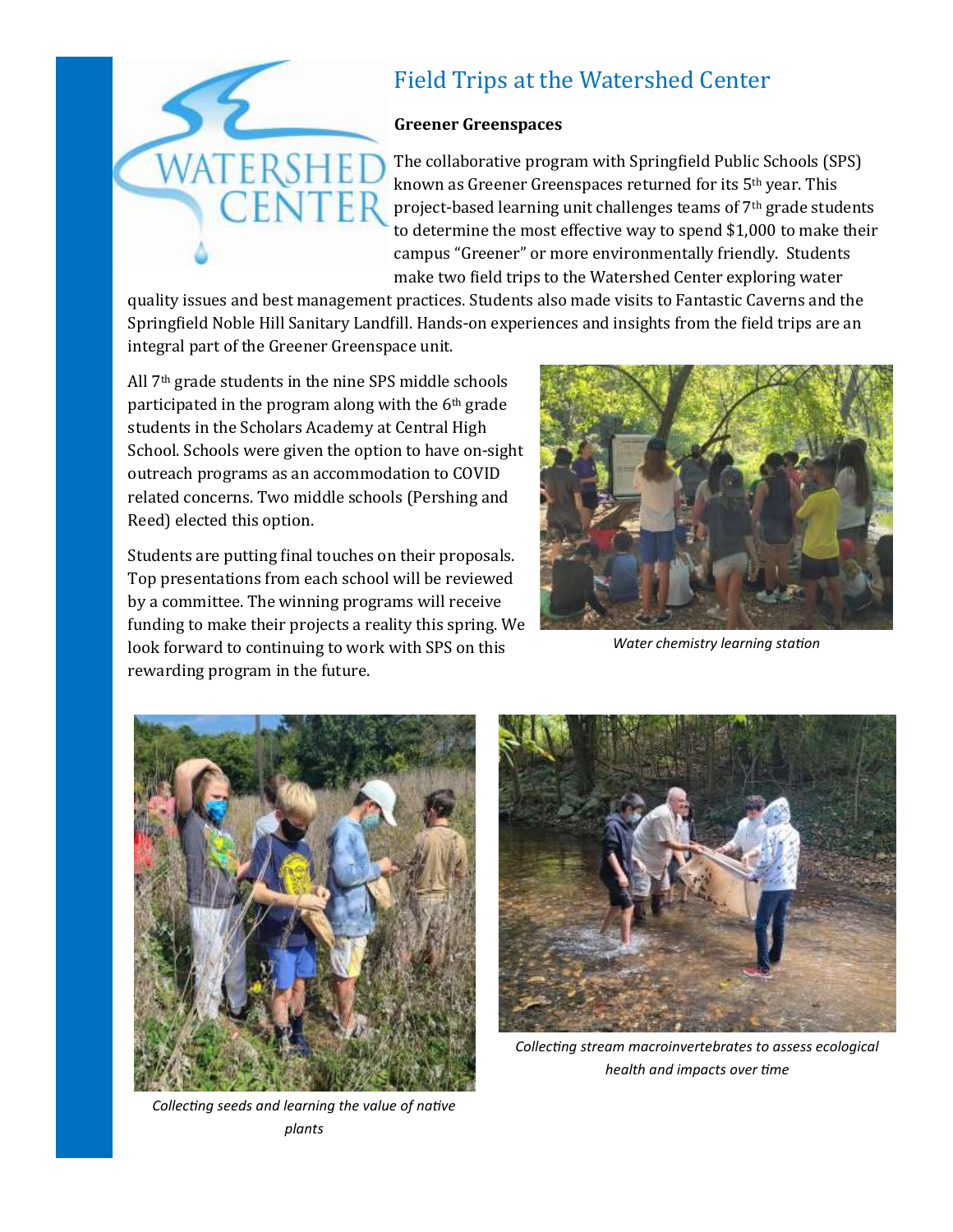# Field Trips at the Watershed Center (continued)

#### **Parkview**

Science teacher Gloria Gammel has done a terrific job getting her students hands-on experience exploring water quality issues impacting the Ozarks. Her students spent a day comparing an urban and rural stream. Ms. Gammel leads her students through Stream Team style analyses at each of the sites, collecting water chemistry data, stream discharge, and macroinvertebrate sampling. While at the Jordan

Creek site, students also take an underground tour of Jordan Creek as they take a deeper look at urban stream issues. After lunch at Valley Water Mill Park, students conclude their day investigating the South Dry Sac. The water chemistry and macroinvertebrate data collected from both sites is then analyzed back in the classroom. This experience puts the *fun* in *fun*damentals.





*Jordan Creek data collection Students exploring a classic Ozark stream*

#### **Homeschool Outdoor Fair**

The Interpreters' Coalition of Springfield-Greene County hosted a Homeschool Outdoor Fair at the Botanical Center in October. Over 30 families with almost 100 children signed up for the event. A

combination of outdoor activity stations, small group indoor workshops, and larger outdoor presentations offered a wide variety of activities to the participants. The Watershed Committee operated a Fish Printing activity station. Guests were able to practice a modified version of the Japanese Art of Gyotaku using latex fish replicas. While students were making replicas and learning about fish adaptations to life in the water, adults were engaged in conversations about the Watershed Committee and our mission. It was a fun and rewarding day for all involved.

Jeff Birchler, Watershed Center Director



*A fun day for all!*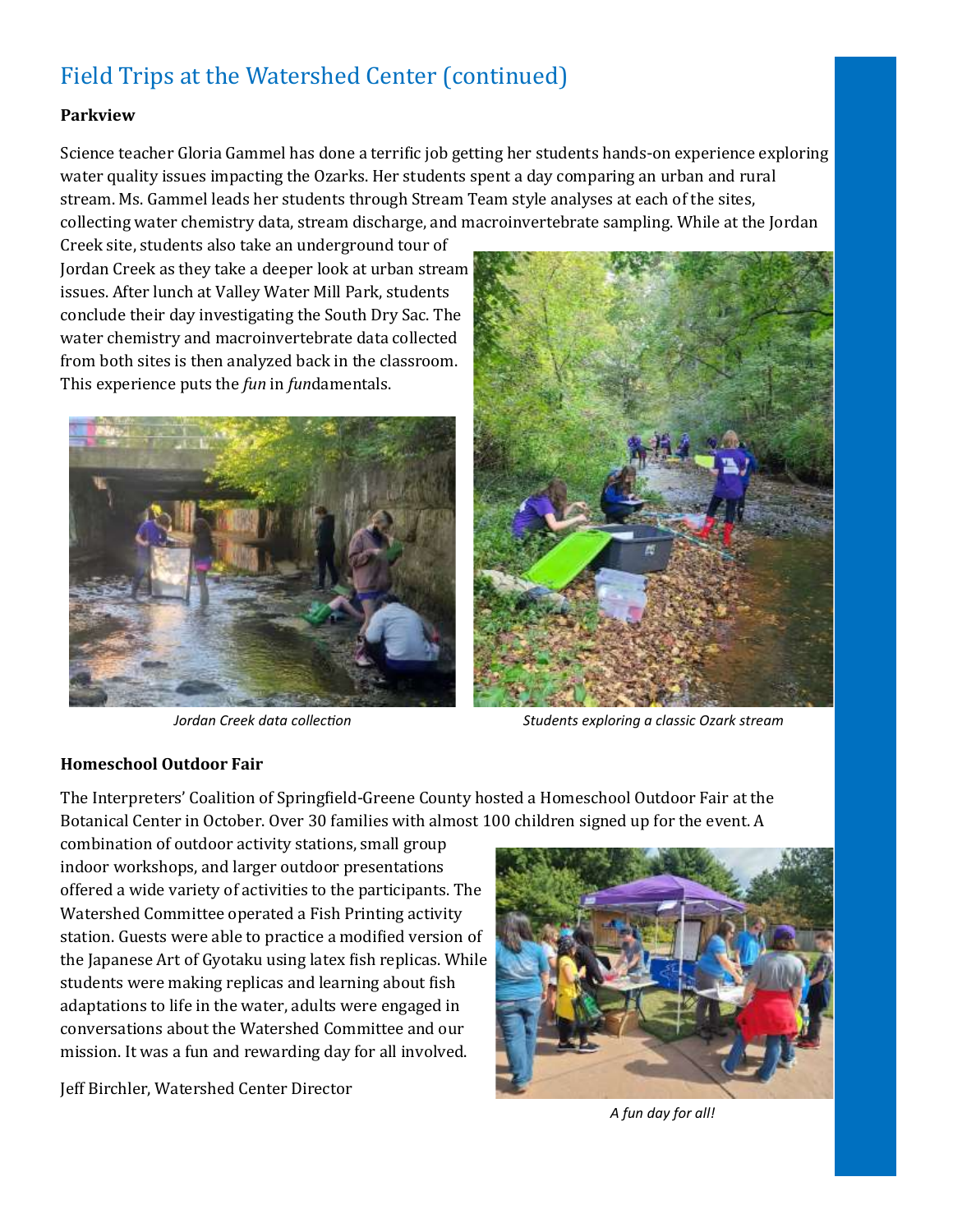# Volunteer Update

The past several months have been busy for our volunteers! Over the summer, we welcomed in both new and returning individuals and groups to help us out with trash cleanups, trail maintenance, and invasive species removal. Many individuals also helped us with field trips by assisting with teaching, answering questions, and general assistance.

During the month of August, Developmental Center of the Ozarks (DCO) was our winning group for Volunteer-Palooza. DCO comes out nearly every Friday to help with landscaping around the raingarden and trees in the front of the Watershed Center. Since the beginning of the year, DCO has contributed nearly 300 volunteer hours, with roughly 14 hours during the month of August.

United Way's Day of Caring helps us accomplish some of our larger projects in one day with the use of several groups of volunteers. This quarter we hosted our second day of caring event of 2021. Three groups (Central Bank of the Ozarks, Community Foundation of the Ozarks, and Communication Workers of America) helped with trail maintenance and trash cleanup at Valley Watermill Park and planting a native flowerbed in front of the Fellows Lake Marina store.

Autumn is a great time to work on invasive plant species removal. Currently, many of our volunteers are engaged in a bottomland forest restoration project. Volunteers have been hard at work removing wintercreeper from the bottomland forest so it can be replaced with native species to prevent erosion, encourage biodiversity, and welcome pollinators.

We are thankful for all of our volunteers and their hard work! We could not accomplish these projects without them!

Rowan Castle Hoffman, Watershed Fellow/ Volunteer Coordinator



*DCO volunteers experiencing service and learning*



*Day of Caring volunteers from the Community Foundation of the Ozarks*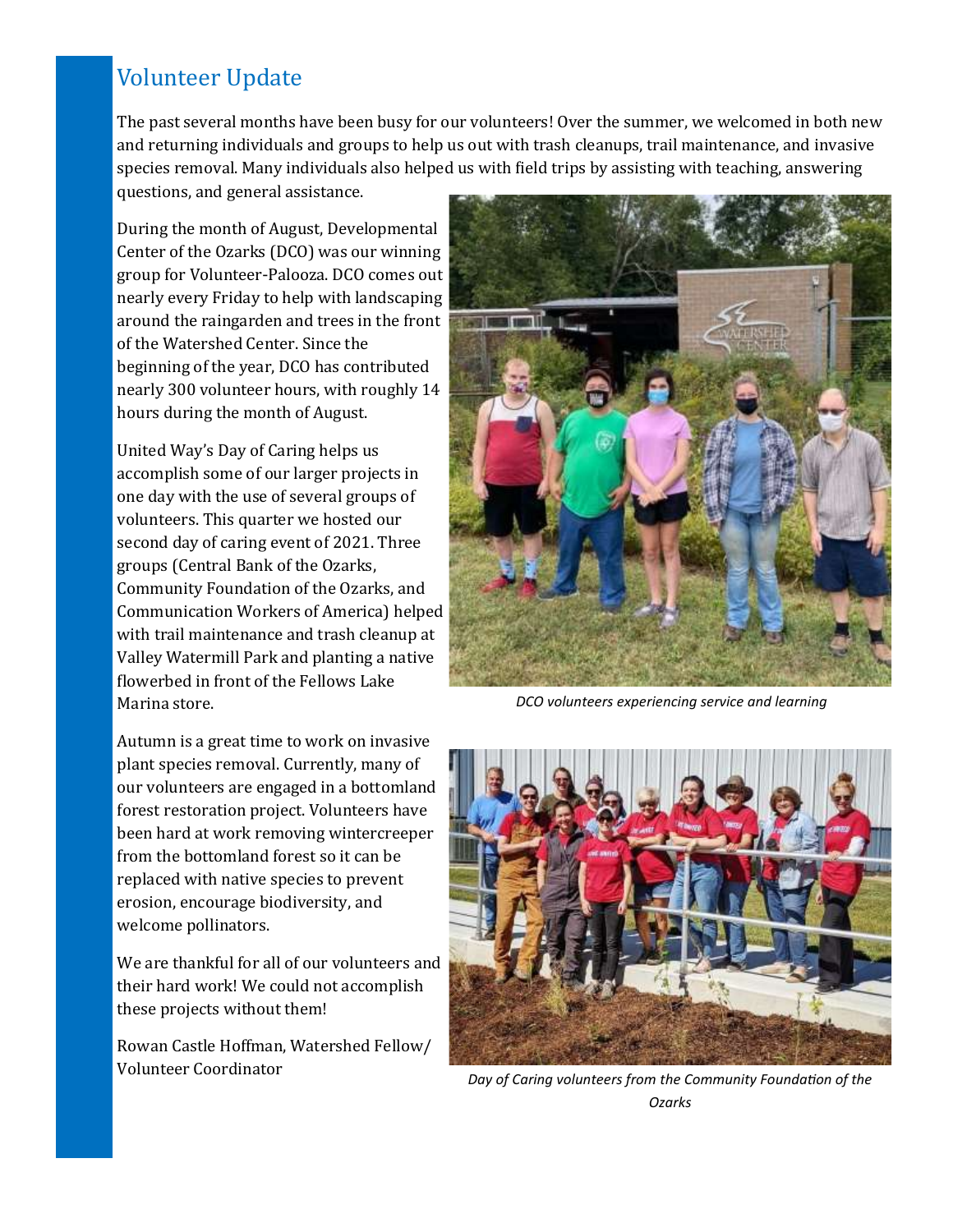# Sac and James River Watershed Conservation Outreach Project

The Watershed Committee of the Ozarks was awarded the USDA Conservation Technical Assistance Grant for \$49,000 on September 15, 2018. On September 9, 2020, a grant amendment was awarded, bringing the total grant funding to \$78,000 and extending the grant until September 2022. The project is to promote public awareness and implementation of Farm Bill activities, especially in historically underserved communities and in watersheds critical to drinking water supply.

The NRCS Soil Health Truck will visit Hillcrest High School for an educational field visit on Friday October 29th with a Restoration Ecology class. Future visits are planned to be scheduled for the Agriculture 2 course. This is an important target audience due to the school's location in our community's drinking watershed. The current students participating could be future local landowners and producers.

## Integrated Planning Day

On September 30, Integrated Plan partners including the City of Springfield, Greene County, City Utilities, James River Basin Partnership, Ozark Greenways and Watershed Committee met and spent the morning listening to presentations on local water history and a panel discussion on water quality monitoring. During lunch nonprofit partners spoke to the group about upcoming projects, and the afternoon was spent with hands on learning, macro invertebrate sampling, tree planting, trash clean up along the trail corridor along Wilson's Creek riparian corridor next to Rutledge-Wilson Farm Park. It was a wonderful day of connecting with local partners that help to protect our drinking watersheds.

Stacey Armstrong Smith, Projects Manager



*Photo taken by Ozark Greenways, Caleb gives instructions for tree planting and invasive plant removal*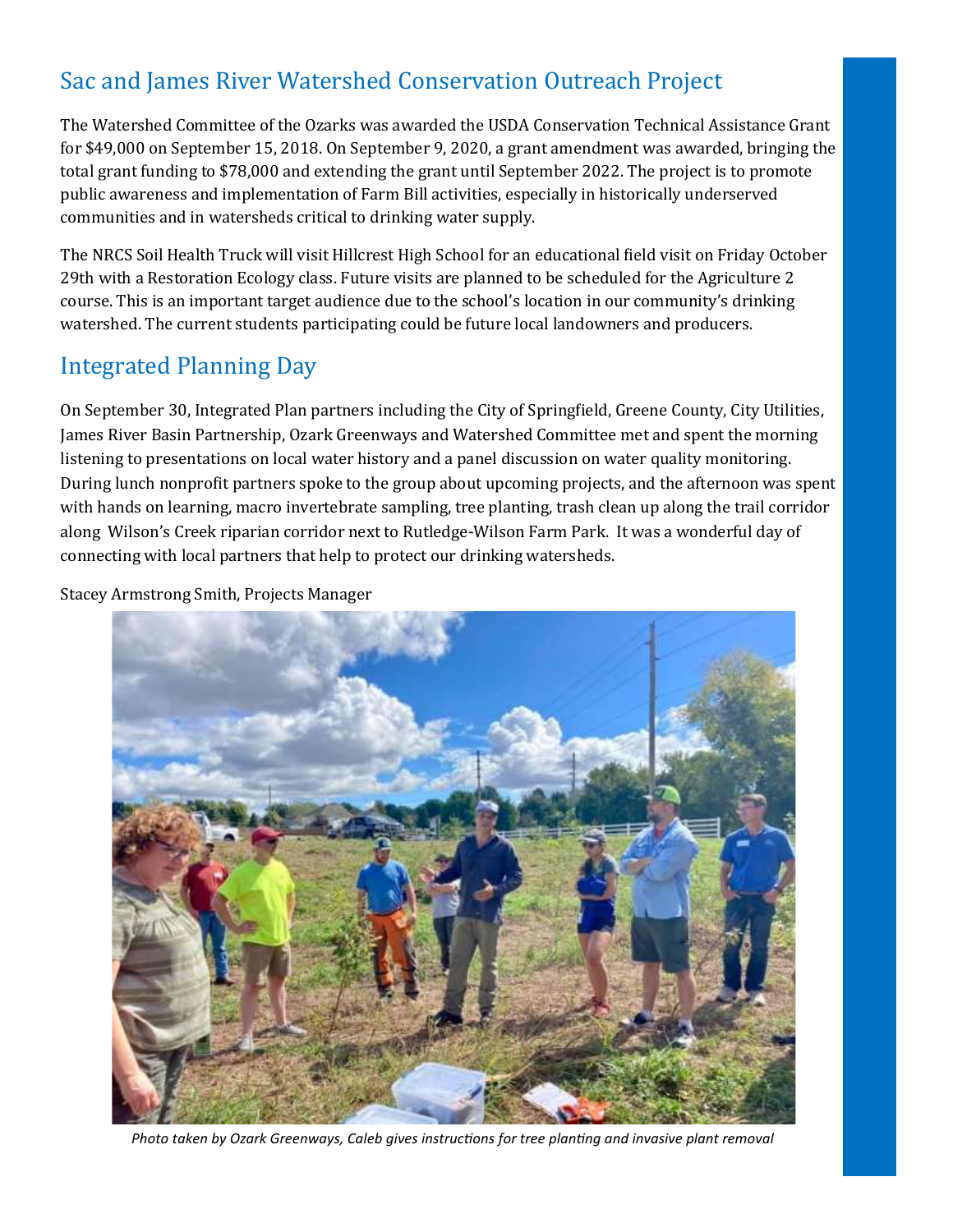

## Watershed Conservation Corps

The Watershed Conservation Corps (WCC) third quarter was full of exciting projects and opportunities. We continued our efforts in invasive species management, riparian buffer establishment, and trail maintenance while building the professional skills and certifications our crewmembers need to be successful young adults in the field of conservation. As our crew experience grows, our ability to be effective plan, coordinate, and complete projects in our local watershed increases. This directly aids in the protection and quality of our water while improving native habitat and quality of life.

Our work is not possible without you and your support, and we thank you for your continued investment into the corps and the future of conservation in the Ozarks. We look forward to wrapping up a successful 2021 with our partners and are eager so see what 2022 brings forward.

# August: Scouting for Upcoming Projects with United States Forest Service

The WCC is proud to have the U.S. Forest Service's Mark Twain National Forest region as a project partner for recreational trail construction and maintenance. The local WCC crew took a scouting hike at Hercules Glade Wilderness Area, located in Taney County, Missouri, to identify areas of need for repair. This November, WCC will address trail obstacles, such as trees down across paths and washed out sections of trail, to provide a safe experience for recreationists.

One exciting part of this plan is that the trail work will be taking place in a designated wilderness area, meaning only primitive tools are allowed for work. Crewmembers will use crosscut



*WCC Local Crew standing on the Coy Bald Trail at Hercules Glades Wilderness*

saws, hand saws, and standard trail equipment instead of powered equipment (chainsaws) to remove debris and repair eroded trail. Ecologically, Hercules is in the White River Balds region, characterized by Glades and historically open (bald) hilltops and deep, more-wooded valleys. Hercules Glades is relatively close to the Springfield Area and is a local favorite hiking destination. Long Creek falls is a popular destination within the area, and while hiking, one may see road runners, cacti, tarantulas, scorpions, various lizards and snakes, and maybe even a black bear! We are excited to continue to work on the aesthetic and ecological improvements on this special landscape.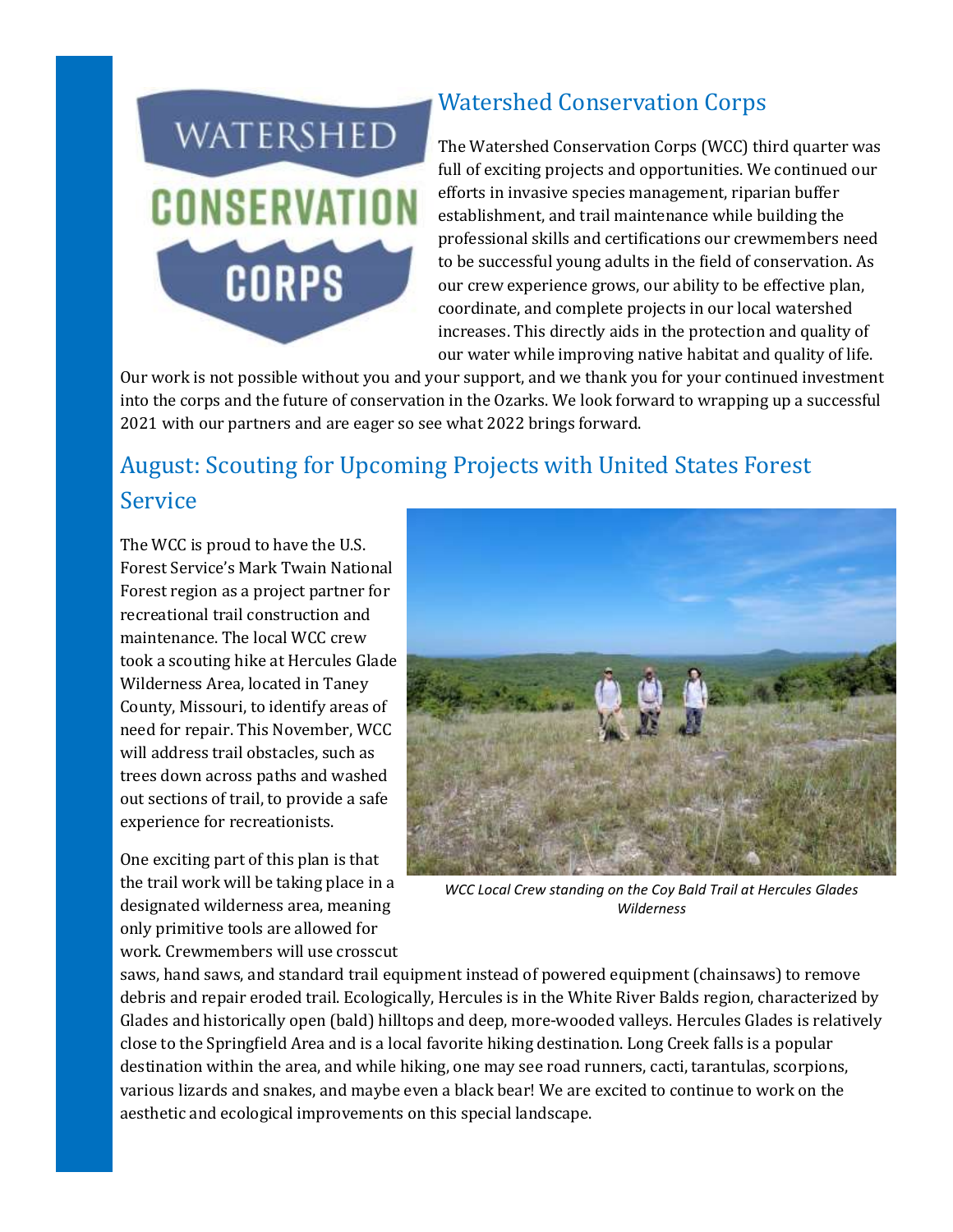# September: Integrated Plan Field Day

The WCC held a field day in conjunction with the 4th Annual Integrated Plan Day, which focused on protecting our local drinking water quality and regional water quality. The field day was held at our Wilson's Creek riparian establishment project, located at Rutledge Wilson Park. We gave a brief talk about riparian buffer zones and their relation to water quality and helped attendees plant trees in spaces where tree mortality occurred from previous flood events. WCC collected willow stakes from the site to provide additional trees for future plantings along Fassnight Creek, a tributary of Wilson's Creek, and will continue to monitor the zone for future plantings. We are thankful for our



*Saki, an engineer with SGF Environmental Services lends a hand with tree plantings.*

partners at James River Basin Partnership and the Springfield-Greene County Park Board for the opportunity to improve urban riparian buffers, and Brian Kuehn for his skilled assistance with planning and installation.

## October: Invasive Species Management at Current River

We are coming to the end of our third year in partnership with the National Park Service and the Heartland Inventory & Monitoring Network. We have completed over seven months of stewardship at the Buffalo National River, Hot Springs National Monument, Wilson's Creek National Battlefield, and George Washington Carver National Monument. Our crew has been a vital asset to the region's parks and are outstanding representatives of our organization in the field. Currently the crew is at Ozark National Scenic Riverways conducting invasive species management along the Current River in coordination with our partners and other conservation corps



*WCC Crew treating autumn olive along the Current River*

members from the Midwest. This will be the final project with NPS for this year's crew, but we are planning to hire new, full-time crew members for the 2022 season.

Adam Barton, Watershed Conservation Corps Program Manager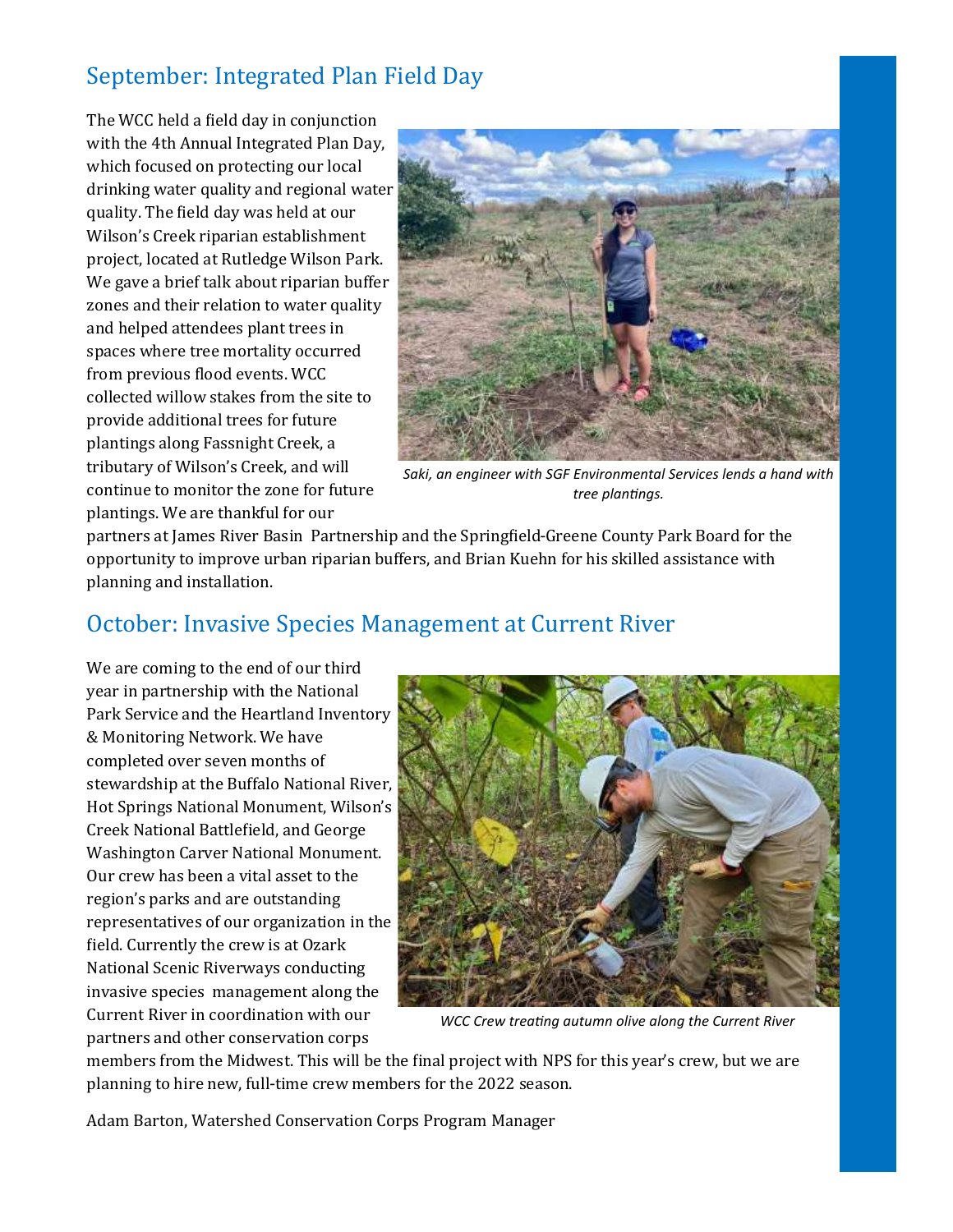

## Partnerships

#### **Missouri Department of Conservation**

A unique partnership of helps manage Valley Water Mill Lake, including the Missouri Department of Conservation (MDC), City Utilities, and Springfield Greene County Parks. Watershed Natives joined the team to help Fisheries Management Biologist Kara Tvedt with MDC on a project to restore native species of aquatic plants at Valley Water Mill Lak in mid-September. Three species of native aquatic plant species were planted in the upper, more shallow part of the Lake. The pickerelweed, spatterdock, and Missouri waterlilies will help take up nutrients entering the lake, slow runoff, trap sediment, and provide habitat.



*MDC staff planting MO aquatic native lilies* 

#### **Community Foundation of the Ozarks**

In July, the Watershed and Fellows Lake LLC team started a natives flower bed in front of the store at Fellows Lake. In September, our friends from the Community Foundation of the Ozarks (CFO) participated in Day of Caring and volunteered to help complete this project. This native bed now features shrubs, grasses, and flowers of all shapes, sizes, textures, and colors. This winter educational signs are going to be developed to identify plants and introduce a new audience to native plants.

**Springfield-Greene County Library** and Watershed Natives are working on introducing natives to their seed library. Already the library offers seed that a library member can check out, and this fall staff have been working on a few species to start this library. These seeds will be available in the library early in 2022.



*CFO volunteers planting natives*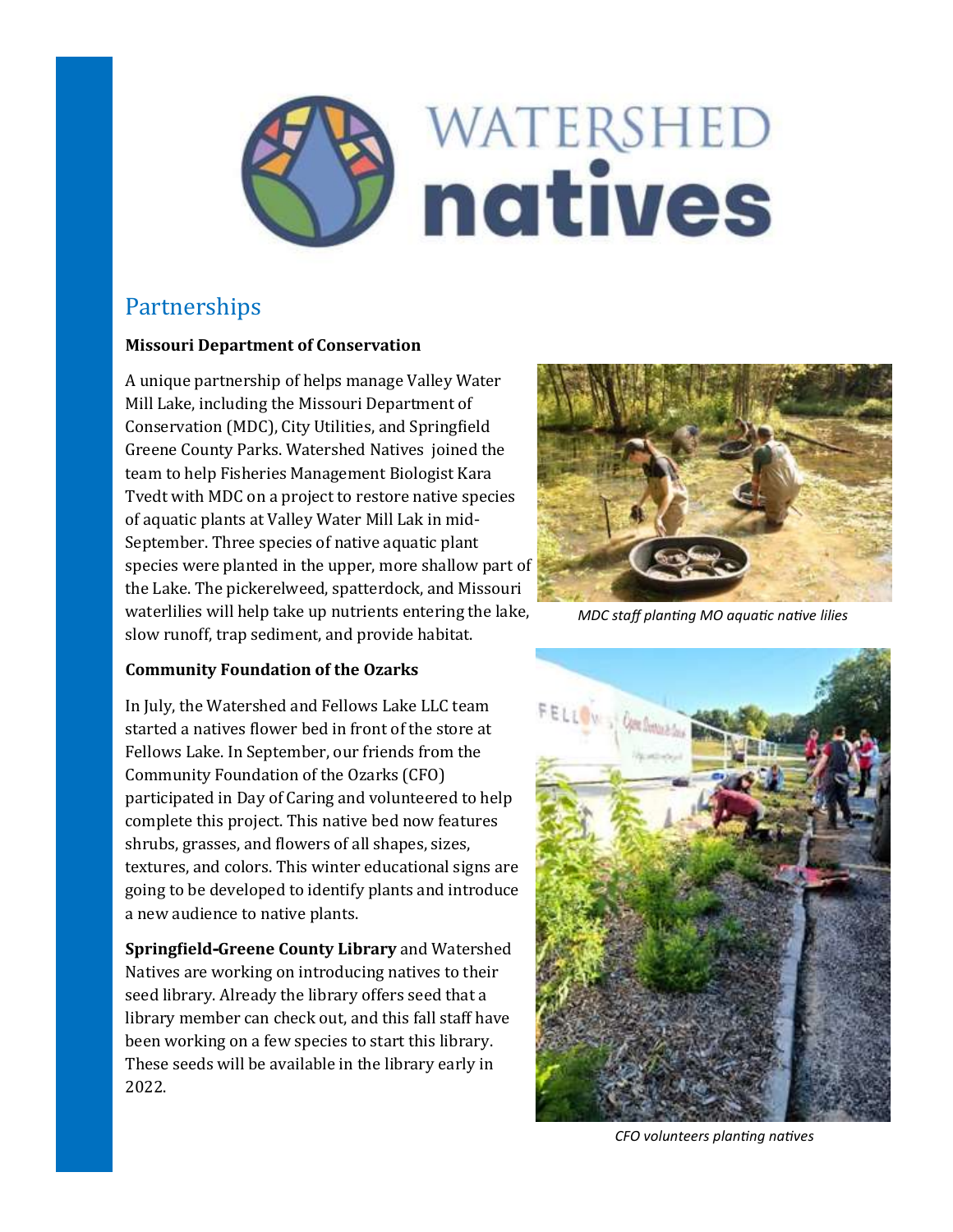# Partnerships (continued)

In the fall of 2020, Watershed Natives was awarded a Youth Engagement grant from the **Ozark Society Foundation**. Funds from this grant were used to create germination stations,



# THE OZARK SOC **CONSERVATION EDUCATION RECREATION**

and we are now building additional cold-frame style plant germination boxes. The boxes allow seed to undergo natural freeze-thaw process necessary for many seeds to germinate, while protecting the seeds from rodents, birds, and other unwanted guests.

### **Hillcrest High School- College & Career Pathways program**

Programs with the Pathway students at Hillcrest High School began the first week of September. Students have gotten experience direct sowing and stratifying seeds, soil mixing, repotting shrubs, and seed sorting. Part of this program students also participate in the less glamorous project of a nursery like cleaning and weeding potting. This program is such a unique opportunity to watch students progress and flourish through simple projects and open their eyes to opportunities in this career path.

Watershed Natives nursery is located at the **Ozark Empire Fairgrounds** which allowed us to reached a new audience during the Ozark Empire Fair in early August. During the fair programs were offered teaching about native plants, water quality, and seed dispersal.

#### **New Product!**

A major goal of the Watershed Natives is education and introducing new audiences to native plants. To do this we have looked at new outreach methods to engage the public



in a different way. This fall we are offering Watershed Natives calendars, notecard sets, and native dried bouquets for sale. These items are great gifts as we enter the holiday season and offer a handmade element to any table.

The online store on our website will be open Thanksgiving week<https://watershedcommittee.org/store/> . Pick up is the Watershed Center.



*Hillcrest students preparing pots for planting*



*Mixing soil, stratifying seeds for the fall/winter semester*

Christy Wilder, Watershed Natives Program Manager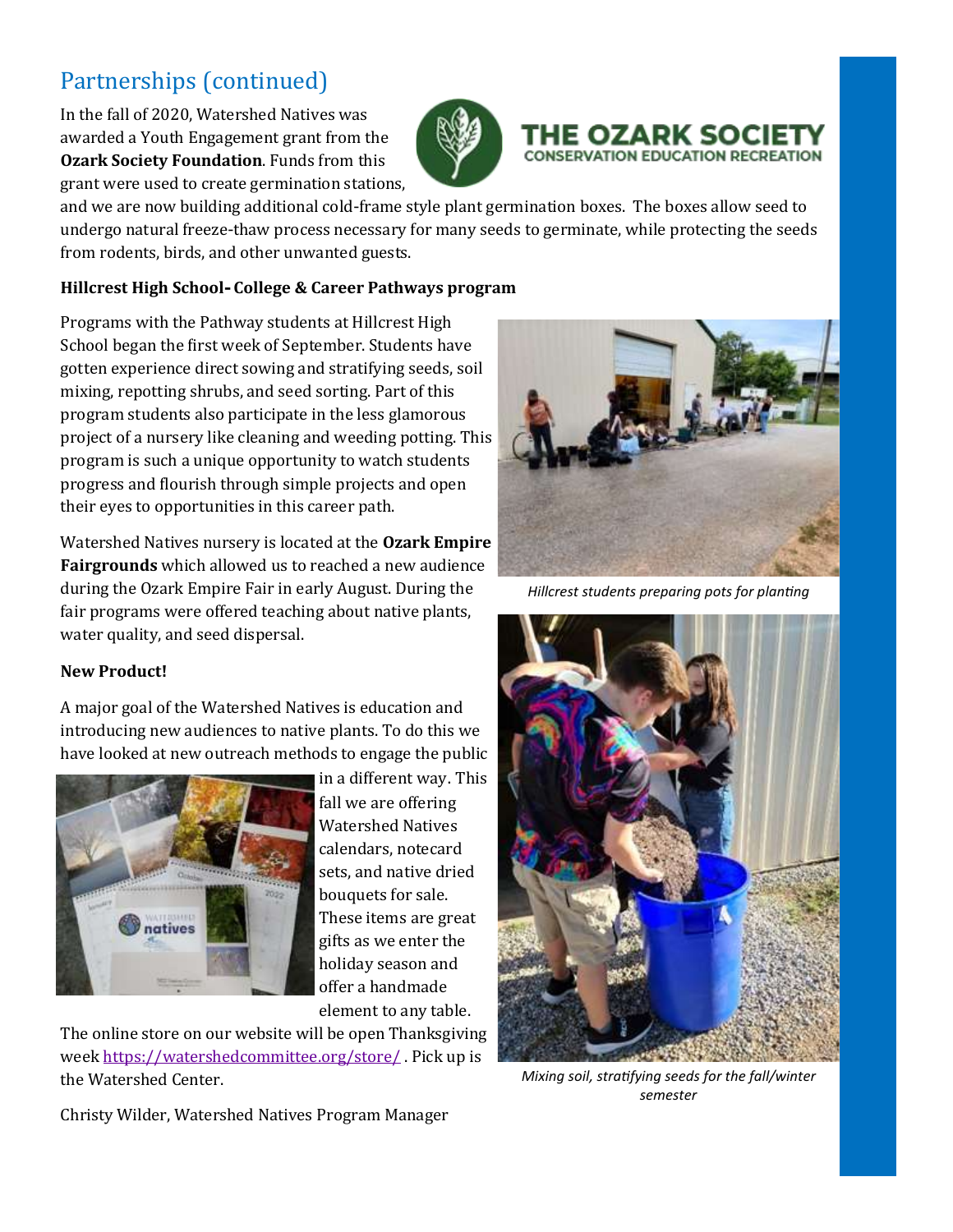# FELLOW

# Fellows Lake Update

"We are here to educate." These were the words Kelce Arrington passed along to a customer, who conveyed that message back to us along with their report of a very positive interaction with our staff and overall Fellows Lake experience. As we wrap up our first season, we are so grateful for the support of our neighbors, City Utilities, and community as we work to provide positive, meaningful and engaging experiences at the Lake. Our fishing friends are still filing the parking lot, angling for crappie, walleye, and the fall favorite….musky. As the temperatures cool and trail conditions permit, cyclists and hikers are enjoying the Dirt 66 trail system, to which linear feet are added every day. The traditional season ends on October 31, but with our office



*Mike with a Musky...they do exist! Photo by Trent Jackson*

and store on the hill, **we plan to stay open to some degree throughout the fall and winter months.**

## New Dock and Rental Boats

Houston, we have a dock! We are thrilled by the quality construction and functionality of the structure. Although the season is winding down, we are still open to rent our BRAND NEW Tracker boats at very competitive rates, thanks to Bass Pro Shops and Tracker Marine. Upcoming improvements will include boat lifts and an improved approach so all guests can easily wheel or walk aboard .

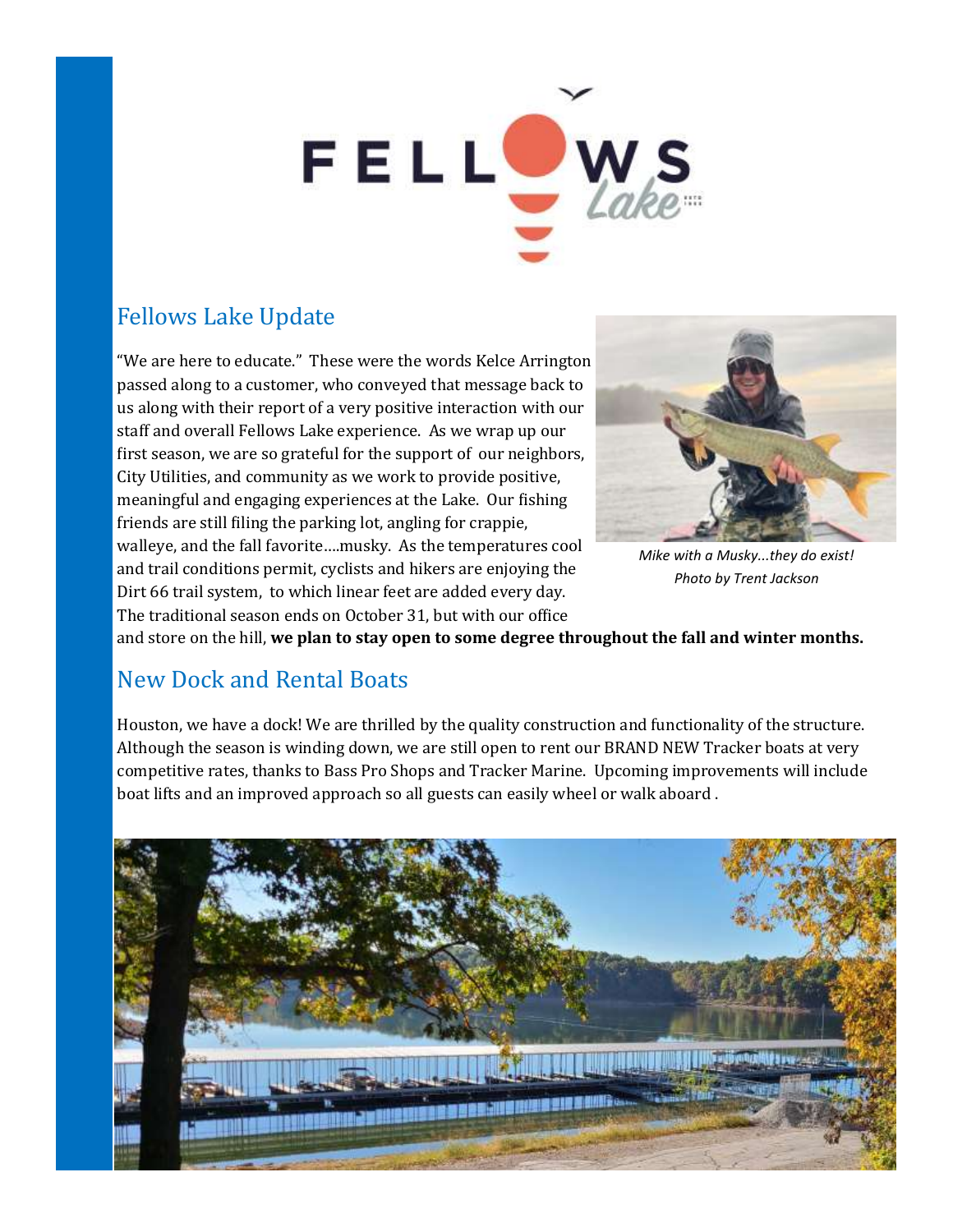# Springfield Sailing Club

We continue to develop an accredited sailing program at Fellows Lake, which has been dubbed the Springfield Sailing Club. Many have expressed interest in both learning to sail and teaching sailing. Thanks to the generosity of our sailing community, the fleet has grown to 12 boats and we will be able to rent these to beginners (after having taken a lesson) and to experienced sailors once they have been checked out on the nuances of each vessel. We had our first instructor meeting for the Springfield Sailing Club and are looking forward to having 5 instructors ready to begin sailing lessons in early spring 2022!



*Soon-to-be Sailing instructors for the Springfield Sailing Club*

## Programs and Events

The last big news is the store will be remaining open year round! We anticipate being open from 8-4 M-F and if we catch some warm sunny days we will open on the weekends. We will be renting the motorized and larger sailboats during the winter months as well as continue to provide snacks, tackle, bait, and of course coffee and conversation. Do call the lake store (417-840-2965 ) to make reservations after November 1st for any boat rentals so we can coordinate our schedule to accommodate your day on the lake.

Matt Taylor, Fellows Lake LLC Operations Manager (and sailing enthusiast)

## **Trails**

There are currently 12.95 miles of trail completed and open to the public at Fellows Lake. An additional 6.5 miles of trail will open this Fall with the completion of two new trails. "The Hoff" and "Bullwinkle." The Hoff, located on the west corner of the lake just south of the dam, consists of a new trailhead and 4.5 miles of a contour flow trail. Riders will experience beautiful lake views and a fast trail. There is minimal topographical relief through this section, but the intention is to use as much of the topography and side slope as possible. This section features a beautiful new trail bridge over a small drainage ravine and a handmade bench crafted from scrap materials courtesy of Progressive Trail Design. Bullwinkle, located on the lake's southeast corner, will add 2 miles to the lake loop. This trail will have a figureeight configuration. There is a low area that will require a small boardwalk to connect the two loops. The majority of the trail will be a contour flow trail. It will be a beginner-friendly, fast, and flowy trail



*"Bullwinkle" the trail-section mascot*

with beautiful berms and some trail art that inspired the trail's namesake. Construction continues on phases 9 and 6 for completion this Winter.